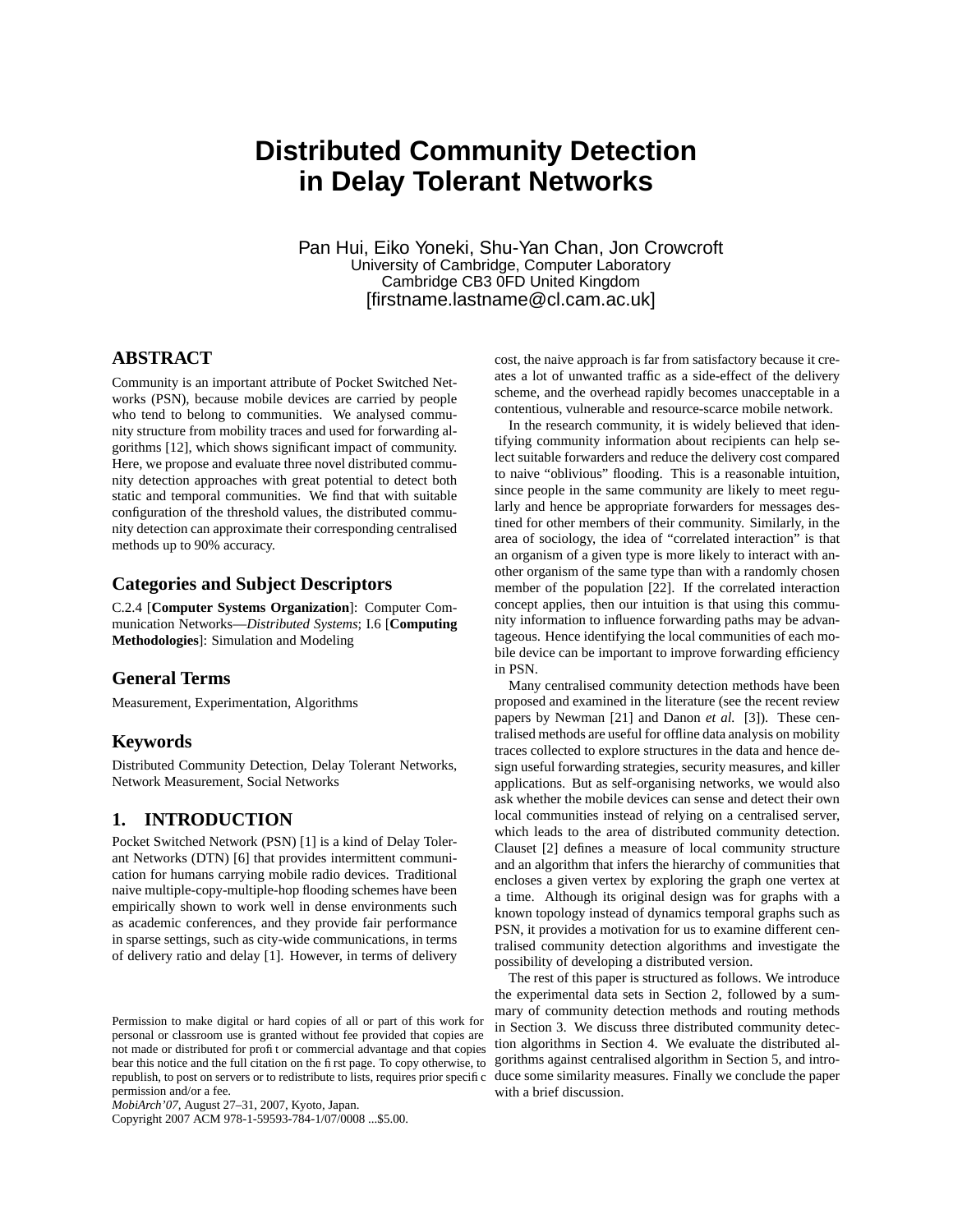# **2. EXPERIMENTAL DATASETS**

The experimental data we used were gathered by the Haggle Project [4], MIT Reality Mining Project [5] and UCSD wireless experiment [19].

- In *Cambridge*, the iMotes were distributed mainly to two groups of students from University of Cambridge Computer Laboratory, specifically undergraduate yearone and year-two students, and also some PhD and Masters students.
- In *Reality*, 100 smart phones were deployed to students and staff at MIT over a period of 9 months. These phones ran software that logged contacts with other Bluetooth enabled devices by performing Bluetooth device discovery every five minutes, as well as logging information about the cellular tower with which they are associated (a total of 31,545 different towers were logged).
- In *UCSD*, PDAs were used to log the visibility of access points (APs) from WiFi networks, for a duration of three months. We required data about device-to-device transmission opportunities, so the raw data sets were pre-processed as in [1].

Previously the characteristics of these data, such as intercontact and contact distribution, have been explored in several studies [1] [16], to which we refer the reader for further background information. Table 1 summarises these three datasets:

| Experimental data set          | Cambridge        | <b>UCSD</b> | Reality          |
|--------------------------------|------------------|-------------|------------------|
| Device                         | iMote            | <b>PDA</b>  | Phone            |
| Network type                   | <b>Bluetooth</b> | WiFi        | <b>Bluetooth</b> |
| Duration (days)                | 11               | 77          | 246              |
| Granularity (seconds)          | 600              | 120         | 300              |
| Number of Experimental Devices | 54               | 273         | 97               |
| Number of External Devices     | 11,357           | <b>NA</b>   | <b>NA</b>        |
| Number of internal contacts    | 10,873           | 195,364     | 54,667           |
| Average # Contacts/pair/day    | 0.345            | 0.034       | 0.024            |
| Number of external contacts    | 30,714           | NA          | NA               |

**Table 1: Characteristics of the three experiments**

## **3. RELATED WORKS**

Community detection in complex networks has attracted a lot of attention in recent years. Community structures are usually substructures/subgraphs corresponding to important functions, and examples can be found in many areas, such as World Wide Web [7], biological networks [9], social networks [21], and also the Internet [18]. In PSN, community structure would correspond to human communities or some structures which are beneficial for forwarding efficiency [12]. The recent reviews [21] and [3] may serve as introductory reading in community detection methods. Besides the methods mentioned in the two reviews papers, we also introduce the k-CLIQUE community detection method by Palla *et al.* [23] and the weighted community analysis methods by Newman [13], which are used to compare with our distributed algorithms in this paper.

For routing and forwarding in DTN and mobile ad hoc networks, there is much existing literature. Vahdat *et al.* proposed

the epidemic routing [26] which is similar to the "oblivious" flooding scheme we evaluated in this paper. Spray and Wait [25] is another "oblivious" flooding scheme but with a selflimited number of copies. Grossglauser *et al.* proposed the two-hop relay schemes [8] to improve the capacity of dense ad hoc networks. Lindgren *et al.* proposed PROPHET [17], which is a probability routing scheme based on the very early belief that community will help with routing decisions. There are also many other varied schemes such as the adaptive routing [20] by Musolesi *et al.*, the practical routing scheme [14] by Jones *et al.* and Mobyspace [15] by Leguay *et al.*, these are all examples of how to use system and mobility information to improve the efficiency of routing and forwarding from "oblivious" flooding. So far, there are few empirical evaluations of the impact of community information on forwarding efficiency except a very early study by Hui *et al.* [12] based on a *priori* affiliation information and a technical report [11] based on centralised detected communities.

# **4. DISTRIBUTED COMMUNITY DETEC-TION**

Human society is composed of many relationships and communities. Two persons can be strangers, familiar strangers, community members, friends or families. We think contact duration and number of contacts, which are correlated to familiarity and regularity, are two key criteria by which to categorize these relationships.

Figure 1 shows these four kinds of relationship from the Cambridge data. This categorisation may not be very accurate but it did give us some hints on how to use our mobile devices to infer different categories of social contexts from our daily contact patterns by setting thresholds for the contact duration and number of contacts.

In this section, we will introduce three distributed community detection algorithms, named SIMPLE, k-CLIQUE, and MODULARITY. We will first introduce definitions and terms, followed by the details of three algorithms we propose here.

## **4.1 Definitions**

The common terminologies for all these algorithms are: **Familiar set:** we assume each vertex (mobile device) will keep a map of vertices they have encountered with the cor-



**III. Familiar Strangers III. Strangers IV.** Friend

**Figure 1: Four categories of relationship (Cambridge)**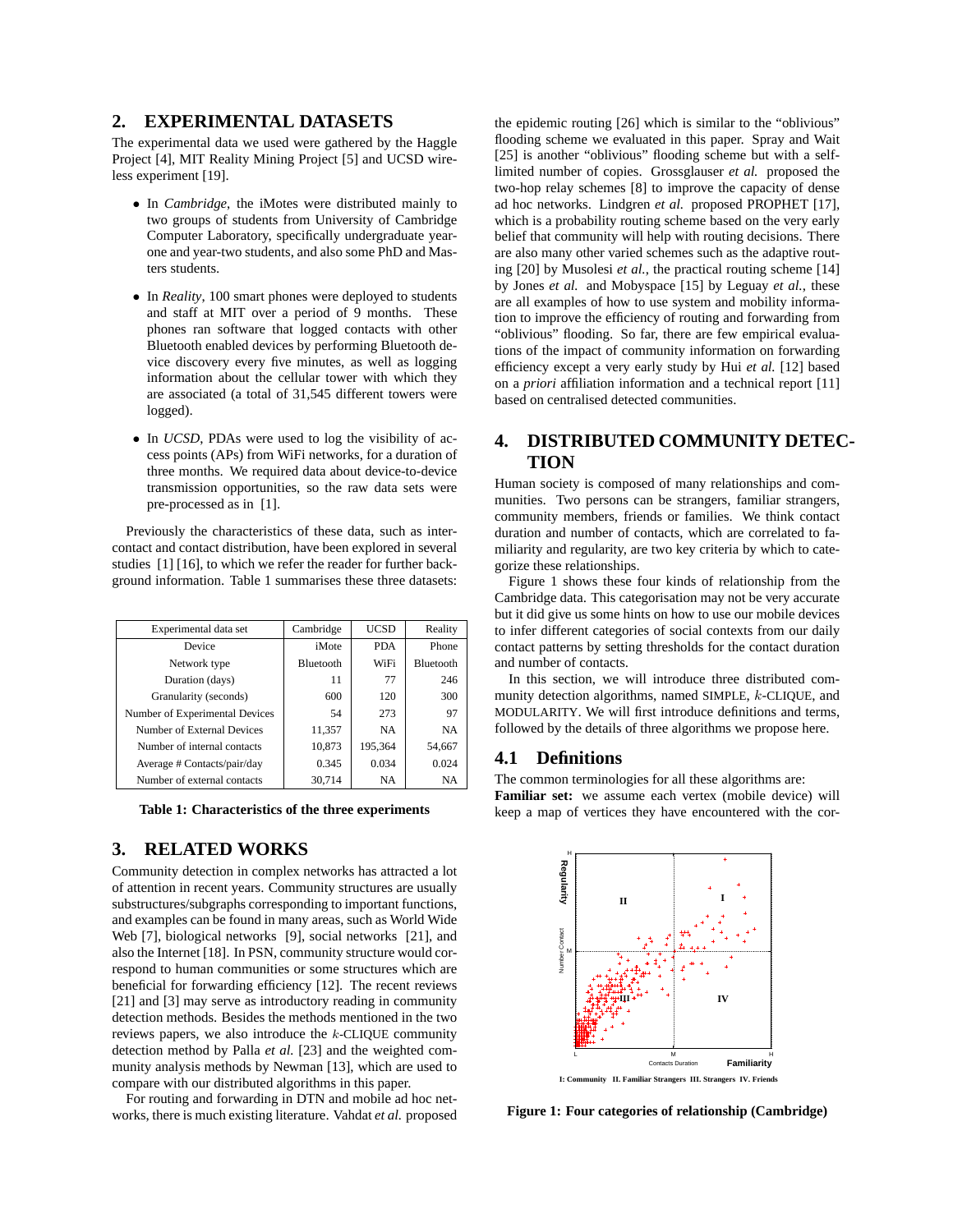responding cumulative contact durations. When the cumulative contact duration with a vertex exceeds a certain threshold  $T_{th}$ , it is promoted to be included into its *familiar set*  $\overline{F}$ . In the language of graph theory, these two vertices now have an undirected edge between them. For a given vertex,  $v_i$ , it has perfect knowledge of its own familiar set (by definition), denoted  $F_i$ . The same vertex also could have gathered some incomplete knowledge of other vertices' familiar sets, e.g. a local approximation of the familiar set for vertex  $v_j$  would be denoted  $\overline{F}_i$ .

**Local Community:** a vertex's local community, denoted by *C*, contains all the vertices in its *familiar set* (its direct neighbors) and also the vertices that are selected by our following community detection algorithms (the selection criteria of each algorithm to be further elaborated). Because of temporal nonsynchronisation, each vertex supposed to be in the same community may have detected a different local community.

The basic structure of our algorithms is as follows. When a mobile device  $v_0$  first initialises its community detection procedure, the local community  $C_0$  only contains this source vertex. Whenever it encounters another device  $v_i$ , they will exchange part of their local knowledge of the network.  $v_0$  then has to decide on the following based on certain acceptance criteria:

- 1. whether to place the encountered vertex  $v_i$  in its *familiar set*  $\digamma_0$  and/or *local community*  $C_0$ .
- 2. whether  $C_0$  should merge with the whole or part of  $C_i$ .

All the three algorithms we introduce here differ only in the admission criteria into the familiar set, local community and merging of communities above.

Before we move to next section, we need to give a brief introduction to MODULARITY. MODULARITY is a variation of Clauset's community detection using local modularity [2]. In the paper, Clauset defines a measure of local community structure and an algorithm that infers the hierarchy of the communities that enclose a given vertex by exploring the graph one vertex at a time. In this case, we need to treat the PSN as unexplored relation graph. The following terminology is relevant to MODULARITY:

**Adjacency set:** the *adjacency set* of a particular local community  $C_0$  is denoted  $u_0$ . In terms of graph theory, it is the set of vertices which are outside the local community  $C_0$ , but each vertex in it is adjacent (has direct edges connecting) to one or more members of the local community  $C_0$ , e.g.

$$
u_0 = \{v_i \mid v_i \in \bigcup_{v_j \in C_0} F_j \setminus C_0\}
$$

**Boundary Set:** in terms of graph theory, for a given vertex  $v_0$ and its local community  $C_0$ , the associated boundary set  $B_0$  is defined as the subset of vertices in  $C_0$ , whose members have edges connecting to one or more vertices outside  $C_0$ , i.e.

$$
B_0 = \{v_i \mid (v_i \in C_0) \land ((F_i \setminus C_0) \neq \emptyset)\}
$$

**Boundary-Adjacency Matrix:** for a vertex  $v_0$  and its boundary set  $B_0$ , the associated boundary-adjacency matrix of  $B_0$  is defined as follows:  $(\mathcal{B}_0)_{ij} = 1$  if vertex  $v_0$  has knowledge that the vertices  $v_i$  and  $v_j$  are connected, and at least one of them is in the boundary set  $B_0$ , otherwise  $(\mathcal{B}_0)_{ij} = 0$ ; i.e.  $(\mathcal{B}_0)_{ij} = 1$  *iff* 

$$
(v_i \in B_0 \lor v_j \in B_0) \land (v_i \in \tilde{F}_j \lor v_j \in \tilde{F}_i)
$$

**Local Modularity:** for a given vertex  $v_0$ , the entire local knowledge,  $\tilde{G}_0$ , it has of the network, comprises the vertices in  $C_0$  and  $u_0$ , together with its partial knowledge of the connections between those vertices. Clauset introduced Local Modularity, so that each vertex can measure the sharpness of its local community boundary, and the measures are independent of the size of the enclosed communities. The local modularity R for a given  $C_0$  with  $B_0$  is defined

$$
R_0 = \frac{\sum_{s,t} (\mathcal{B}_0)_{st}}{\sum_{i,j} (\mathcal{B}_0)_{ij}} = \frac{I}{|T|},
$$
 (1)

where  $\forall s, t \ v_s, v_t \in C_0$ ,  $\forall i, j \ v_i, v_j \in C_0 \cup u_0$ , and hence *T* is the set of edges in  $\tilde{G}_0$  with one or more endpoints in  $B_0$ , while *I* is the number of those edges with neither endpoints in  $u_0$ . If  $B_0 = \emptyset$ ,  $R_0$  is defined to have value of 1.

 $\Delta$  **Local Modularity:** when adding a new vertex  $v_i \in u_0$  to an existing community  $C_0$  with  $B_0$ , the change in R value,  $\Delta R_0$ , can be calculated by

$$
\Delta R_0 = \frac{x - R_0 * y - z(1 - R_0)}{|T| - z + y},
$$
\n(2)

where *x* is the number of edges in *T* that terminate at  $v_j$ , *y* is the number of edges that will be added to *T* by the agglomeration of  $v_j$  and *z* is the number of edges that will be removed from *T* by the agglomeration.

#### **4.2 Algorithms**

In the following algorithms, we will use SIMPLE,  $k$ -CLIQUE, and MODULARITY to denote the variations of the skeleton algorithm. The main differences are that  $k$ -CLIQUE and MOD-ULARITY have more data to maintain and there are some changes to step 5 and step 6. When a mobile device  $v_0$  encounters another device  $v_i$ , the following algorithm will execute:

1. Each vertex,  $v_0$ , needs to maintain the following information: a list of encountered nodes and their contact durations (practically encounters that do not meet certain criteria will be discarded from the list), its *familiar set*  $F_0$  (its familiar set of vertices), its local community  $C_0$  detected so far, and

(k**-CLIQUE** ) a local approximation of the *F*amiliar *S*ets *o*f all vertices in its *L*ocal *C*ommunity C0:

$$
FSoLC_0 = \{ \tilde{F}_j \mid \nu_j \in C_0 \}
$$

(**MODULARITY**) as in  $k$ -CLIQUE:  $FSoLC_0$ .

- 2. *Initialisation:*  $C_0$  is set to  $\{v_0\}$ ,  $F_0 = \emptyset$  and  $FSoLC_0 = \emptyset$
- 3. When  $v_0$  encounters another  $v_i$ , they exchange local information, i.e.  $v_0$  will acquire from  $v_i$  the following:  $C_i, F_i$  and

 $(k$ -CLIQUE)  $FSoLC_i$ 

(**MODULARITY**)  $FSoLC_i$ .  $v_0$ 's first use of this newly acquired information is to improve its own approximation of  $\tilde{F}_i$  and  $FSoLC_0$  Each local approximation of familiar set in  $FSoLC_0$  is merged (by taking the set union) with the corresponding version in  $FSoLC_i$  just obtained from  $v_i$ .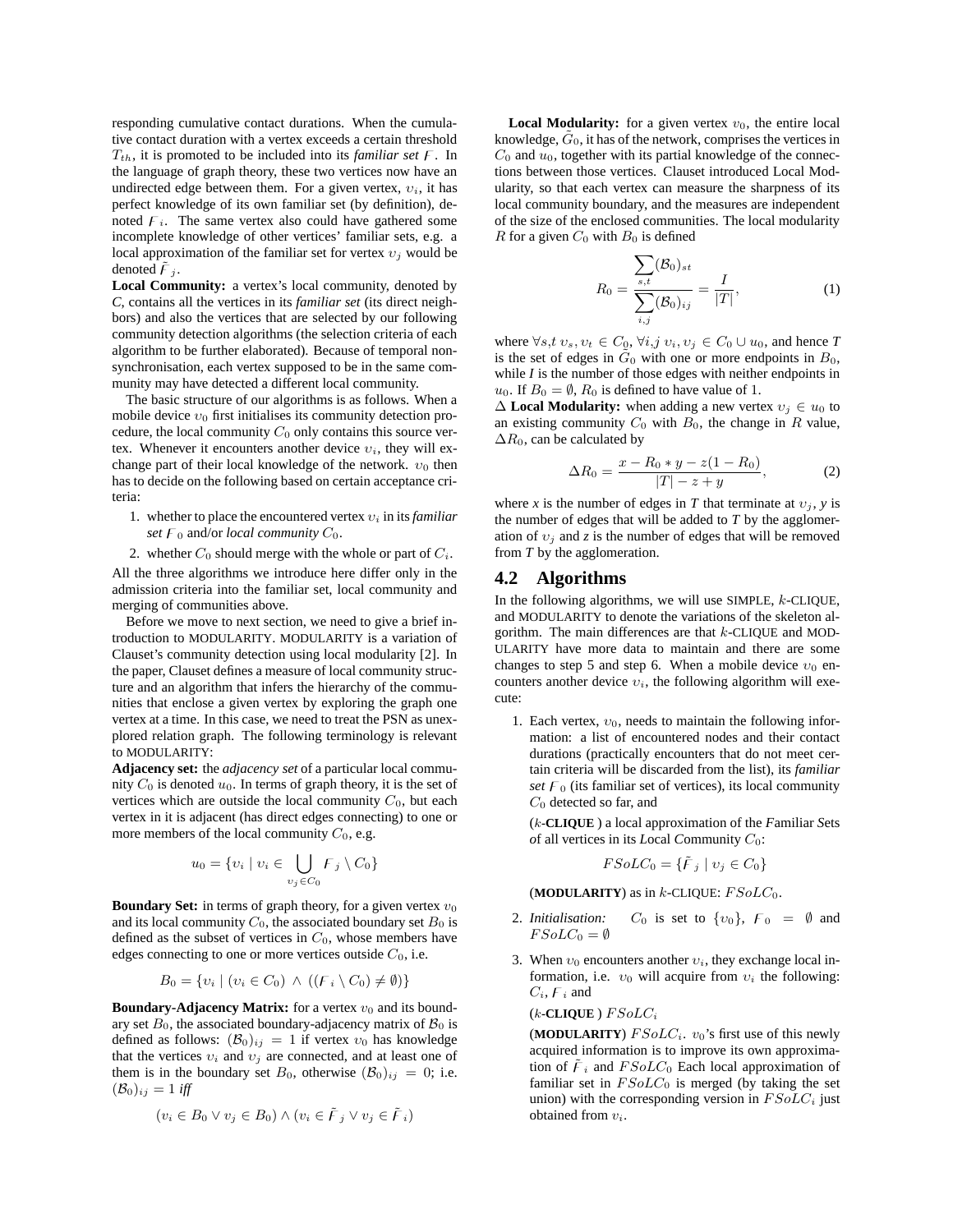

**Figure 2: Admission criteria for SIMPLE**

- 4. If  $v_i$  is not in  $F_0$ ,  $v_0$  updates the total contact duration counter of  $v_i$  which is stored at  $v_0$ , until  $v_i$  falls out of contact and meanwhile the algorithm forks and proceeds to the next step (5). When the total contact duration count has exceed a certain threshold (a design parameter),  $v_0$  will insert  $v_i$  in  $F_0$  and  $C_0$ , (**MODULARITY**): also add  $F_i$  to (or merge with existing entry in)  $FSoLC_0$ , then the algorithm proceeds to step 6.
- 5. If  $v_i$  is not in  $C_0$ , then add  $v_i$  to  $C_0$  if it satisfies the following algorithm-specific criteria:

**(SIMPLE**) if  $|F_i \cap C_0|/|F_i| > \lambda$  (where  $\lambda$  is the merging threshold which we will vary in this paper to see the different of final communities detected). See Figure 2.

 $(k$ **-CLIQUE**) if the *familiar set*,  $\overline{F}_i$  contains at least  $k-1$ members of the local community,  $C_0$ , (see Figure 3), i.e.

 $|F_i \cap C_0| \geq k - 1.$ 

(**MODULARITY**) if  $(F_i \neq \emptyset) \wedge ((F_i \subseteq C_0 \wedge B_0 \neq \emptyset) \vee$  $\Delta R_0 > 0$ )(the difference between the local modularity measure before and after adding  $v_i$  to  $C_0$  is *+ve*, see Figure 4).

6. If  $v_i$  is added to  $C_0$  in the previous steps, the aggressive variants of the algorithm behave as follows:

(**SIMPLE**) if the number of vertices overlapping  $C_0$  and  $C_i$ , (i.e.  $|C_0 \cap C_i|$ ), is higher than  $\gamma$  of  $|C_0 \cup C_i|$  ( $\gamma$  is the merging threshold as well which can be different from  $\lambda$  in step 5, but we will use the



**c)** And we admit  $\mathbf{v}_{0}$  to  $\mathbf{C}_{0}$  iff  $\left(\right) \geq k$ 

**Figure 3: Admission criteria for** k**-CLIQUE**



**Figure 4: The higher the local modularity of a community, the fewer the number of edges connecting it to its Adjacent Set. A community has a Local Modularity value of 1 when it has an empty Boundary Set.**

same value for both cases in this section), then merge (by taking the set union of) the two communities. i.e. the merging criteria is

$$
|C_0 \cap C_i| > \gamma |C_0 \cup C_i|
$$

(k**-CLIQUE**) consider each vertex  $v_i$  inside  $C_i$  (the local community of  $v_i$ ), if its *familiar set*,  $\tilde{F}_j$  contains at least k – 1 members of  $C_0$  (the local community of  $v_0$ ),  $v_i$ is added to the local community  $C_0$ , i.e. if

$$
|\tilde{F}_j \cap C_0| \ge k - 1
$$

If this criteria is satisfied, then  $FSoLC_0$  also needs to be updated to include  $\tilde{F}_j$ 

(**MODULARITY**) the algorithm only considers adding the vertices in the set  $K$  :

 $\{v_k \mid \exists j \ s.t. \ v_j \in C_0 \cap C_i \land v_k \in \tilde{F}_j \land v_k \in C_i \setminus C_0\}$ 

Figure 5 illustrates how and why set K is chosen. The shaded area in Figure 5(a) shows the vertices in the set  $K$ . When considering merging parts of two communities together, one first considers locating all the vertices that are common to the local communities of both vertices ( $C_0 \cap C_i$ , shaded area in Figure 5(b)). Then we consider those vertices that are adjacent to the set of vertices in  $C_0 \cap C_i$  (shaded area in Figure 5(c)), which are more closely connected to the common vertices of the two local communities and hence suitable for merging into  $C_0$ . But since portion of them are already in  $C_0$ , and portion of them are in neither of the local communities, so we only consider the set of vertices in  $K$ . During the encounter with  $v_i$ ,  $v_0$  acquired the information  $\overline{F}_k$ for all vertices in K from  $v_i$ , and now for each  $v_k \in K$ ,



**Figure 5: Explanation of set K in MODULARITY in step 6**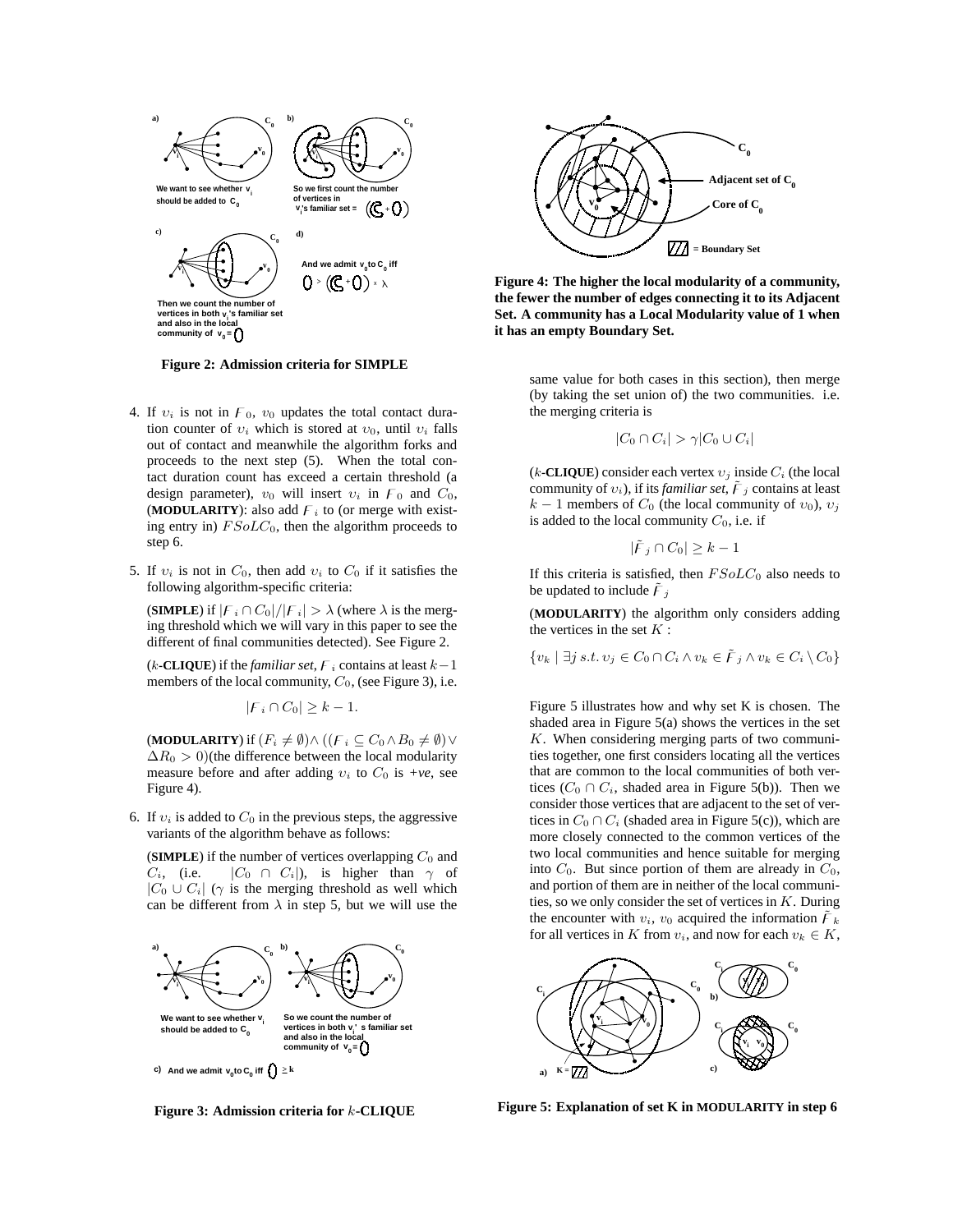

**Figure 6: Impact of FamiliarSet threshold,** k**-CLIQUE and SIMPLE**

it evaluates whether  $\tilde{F}_k \subseteq C_0$ . If this condition is satisfied, the corresponding  $v_k$  is added to  $C_0$ . For the rest of the  $v_k$ , these are then considered in descending order of  $\Delta R_0$  (the difference in the R value before and after adding  $v_k$  to  $C_0$ ). Vertices with a negative or zero contribution to  $\Delta R$  will not be added to  $C_0$ , and the values of  $\Delta R$  are re-evaluated after each addition to  $C_0$ . For each addition of  $v_k$  to  $C_0$ ,  $\tilde{F}_k$  is also added to the set  $FSoLC_0.$ 

Clearly, the SIMPLE algorithm requires less storage and less computation. The k-CLIQUE algorithm is in the middle and MODULARITY is the most demanding one - because of the need to re-evaluate  $\Delta R$  in each iteration, hence in Step 6 of the algorithm only part of the community  $(K)$  is considered to be merged, as a resource/performance tradeoff.

#### **5. RESULTS AND EVALUATIONS**

In this section, we evaluate the communities detected by the distributed methods against the centralised methods. In order to do the comparison, we need to first develop the similarity measurements.

#### **5.1 Similarity Measures**

Newman [21] introduce a metric called *fraction of vertices correctly identified* to evaluate the communities detected against the pre-known communities. Another measurement metric is used in [3] by Danon *et al.*, which is called *normalised mutual information*(NMI) measure.

$$
NMI(A,B) = \frac{-2\sum_{i=1}^{c_A}\sum_{j=1}^{c_B}N_{ij}log(\frac{N_{ij}N}{N_{i.}N,j})}{\sum_{i=1}^{c_A}N_{i.}log(\frac{N_{i.}}{N}) + \sum_{j=1}^{c_B}N_{.j}log(\frac{N_{.j}}{N})}
$$
(3)

where  $c_A$  is the number of real communities,  $c_B$  is the the number of found communities,  $N_i$  is the sum over row *i* of matrix  $N_{ij}$  and  $N_{.j}$  is the sum over column *j*.

We can adapt these two measurements to evaluate our distributed community detection algorithm against its corresponding centralized method. However before moving forward, we need to first consider the fairness problem about comparison. Since, for distributed community detection, each node will detect the local communities to which it belongs to, if a system has  $N$  nodes, there would be at least  $N$  communities detected (i.e.  $c_B \geq N$ ). Denote the number of real communities as  $c_A$  as above, if  $N \gg c_A$ , the evaluation of  $c_A$  against  $c_B$  would be unfair, especially if over weighted by the big community. Also, considering that the network is a temporal graph and some nodes are more popular than others, nodes belonging to the real community may not have the same local view of the communities detected. Therefore we need to consider a modification to address this problem. Our approach is to chose the biggest detected community, move it to the *core community* list and then discard the communities detected by all the nodes included in it, and then repeat this for the remaining biggest one on the list and continue until no more communities are left. We then evaluate  $c_A$  against the *core community* list. The biggest communities are not necessarily the best communities detected: they may contains a lot of redundance so our selection of the biggest communities does not necessarily favor our algorithms. This shrinking process will remove the smaller groups of the overlapping communities, which may also penalise our results.

Considering Newman's method is little bit harsh as he mentioned in his paper there are cases in which one might consider some of the vertices to have been identified correctly, and this method would not. Also considering that for all three data sets, there are many more single node communities than bigger communities, this will make the NMI measure tend towards 1. Hence here we consider another modified similarity measurement. Here we introduce the similarity by using the classic Jaccard index [24] which was proposed by Jaccard over hundred years ago to evaluate the similarity of two communities.

$$
\sigma_{Jaccard} = \frac{|\Gamma_i \bigcap \Gamma_j|}{|\Gamma_i \bigcup \Gamma_j|} \tag{4}
$$

where  $\Gamma_i$  is the members of community *i* and  $|\Gamma_i|$  is the cardinality of the set  $\Gamma_i$ , that is equal to the number of member in community *i*. In this paper, we will compare the *core communities* detected by distributed methods with the communities detected by centralised algorithms using this similarity measurement.

#### **5.2 Results of detection**

To evaluate the community detection algorithm, we replay the mobility traces of the three experiments and emulate the gossiping of community information on each encounter as the algorithms described in section 4.2. Here we only evaluate the communities detected after the whole traces, which lasted 9 months for *Reality*, 3 months for *UCSD* and 11 days for *Cambridge*, are replayed. As a first step we do not evaluate the time need for the communities to be well developed at the middle of the emulation.

Figure 6 shows the similarity between the communities detected by distributed SIMPLE method and k-CLIQUE against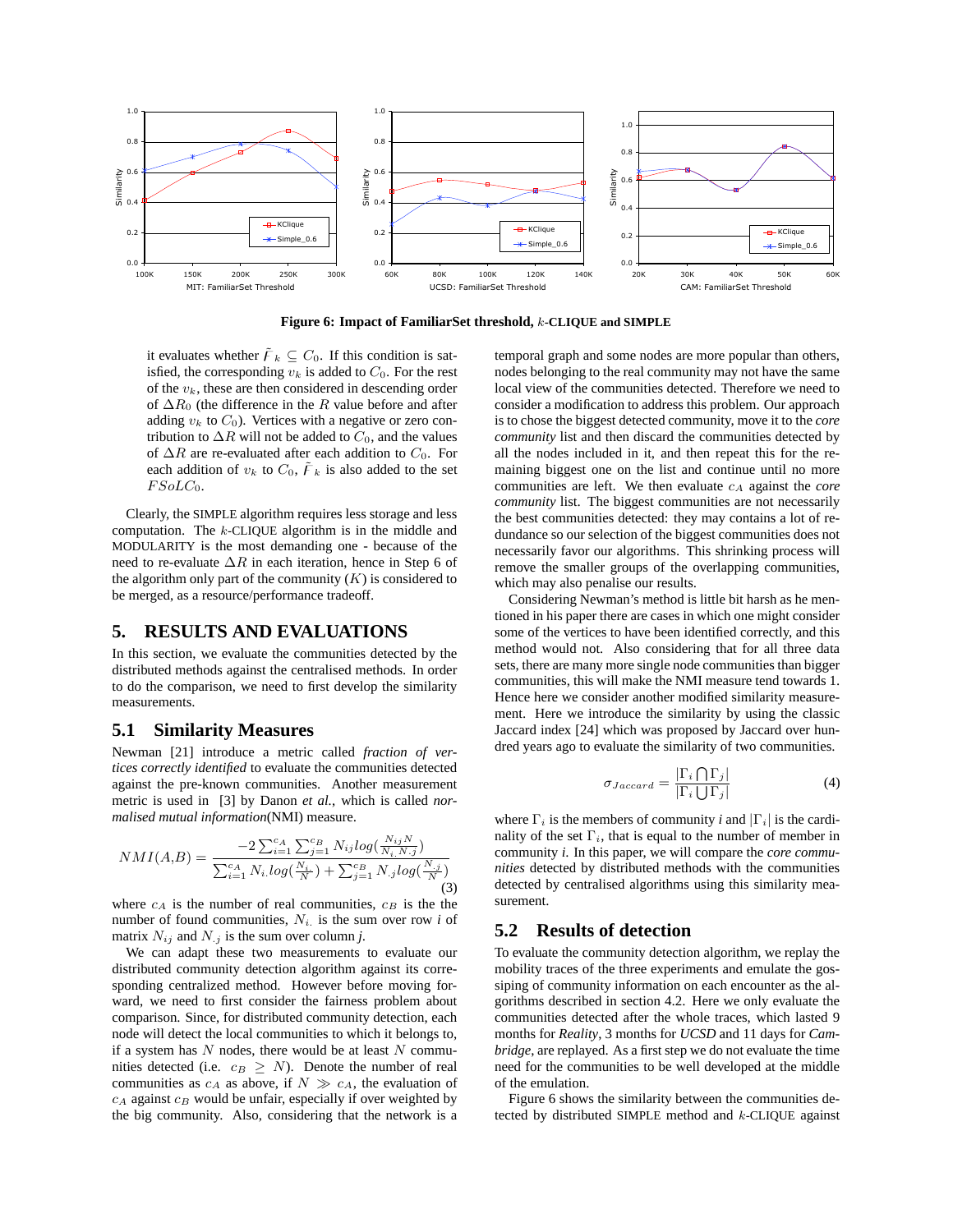

**Figure 8: Distribution of local community views**



**Figure 7: Impact of merging threshold**

the communities detected by the centralised  $k$ -CLIQUE algorithm with a threshold of 389k seconds for *Reality* dataset, 78k seconds for *UCSD*, and 36k seconds for *Cambridge*. These threshold values for the centralised methods were selected following many trials and also by studying the nature of the group of experimental objects. Some of them are found to agree with the real experimental groups, such as for the *Cambridge* data, the two groups detected correspond to the two main participant groups. Figure 6 also shows the different similarity values with different familiar set thresholds. We can see that the  $k$ -CLIQUE methods shows better results most of time than the SIMPLE method. With a suitable threshold, the distributed algorithms for both SIMPLE and k-CLIQUE can reach around 80% of the performance of the centralised algorithm. For the SIMPLE case, we use a merging threshold,  $\lambda$ , of 0.6. We also find out that varying the merging threshold from 0.5 to 0.9 makes little difference; whereas the Familiar Set threshold changes the similarity values quite significantly. Figure 7 shows an example for the *Reality* data using the SIMPLE approach.

Since we know the network is highly intermittently connected, the local community information for each node within the same community may not be synchronised. We want to know how different these local community views are. From the *Core Communities*, we compare the local community detected by each member in each *Core Community* with its *Core Community*, we calculate the similarity values and then plot the distributions of all these similarity values. Figure 8 shows these distributions for the three datasets (from left to right, they are *Reality*, *UCSD* and *Cambridge* respectively) using distributed k-CLIQUE. We can see that for both *Reality* and *Cambridge*, the local community views are quite similar to the selected largest *Core Community*, this would be probably because of relatively smaller dataset size and higher connectivity. And these two groups of nodes also agree with the two main groups of students participating the experiment.The *UCSD* data relies on users connecting to the centralised access points instead of peer contacts and hence is more sparse. In general, the local community views have bigger variation when using SIMPLE. Figure 9 gives an example of the *Reality* case, similar variations are also observed in the other two datasets. And we also find out that there is no impact of the merging threshold,  $\lambda$  (from 0.5 to 0.9) on the distribution if using the same Familiar Set threshold.

Figure 10 also shows the comparisons of the MODULARITY and SIMPLE with the the centralised Newman weighted network analysis [13]. Since the MODULARITY and the Newman method both used modularity, it is fairer to compare them than comparing with the centralised k-CLIQUE method. We can see that in the *Reality* case, MODULARITY has better performance than SIMPLE with the same threshold, and it has a best performance of around 80% similarity. The SIMPLE approach also generally has good performance with a 75% similarity for a suitable threshold setting. For *UCSD*, the similarity values are in general low for both algorithms and this is also true for the k-CLIQUE algorithm, this is probably because of the characteristics of the dataset. For the *Cambridge* data, at high threshold values, MODULARITY behaves better than SIMPLE and the other way round at low threshold values, but they both reach at a maximum point of above 80%.

We conclude this section with Table 2 which summarizes the highest similarity values calculated by each distributed algorithm. For SIMPLE, we show both its comparison with



**Figure 9: Distribution of local community views SIMPLE**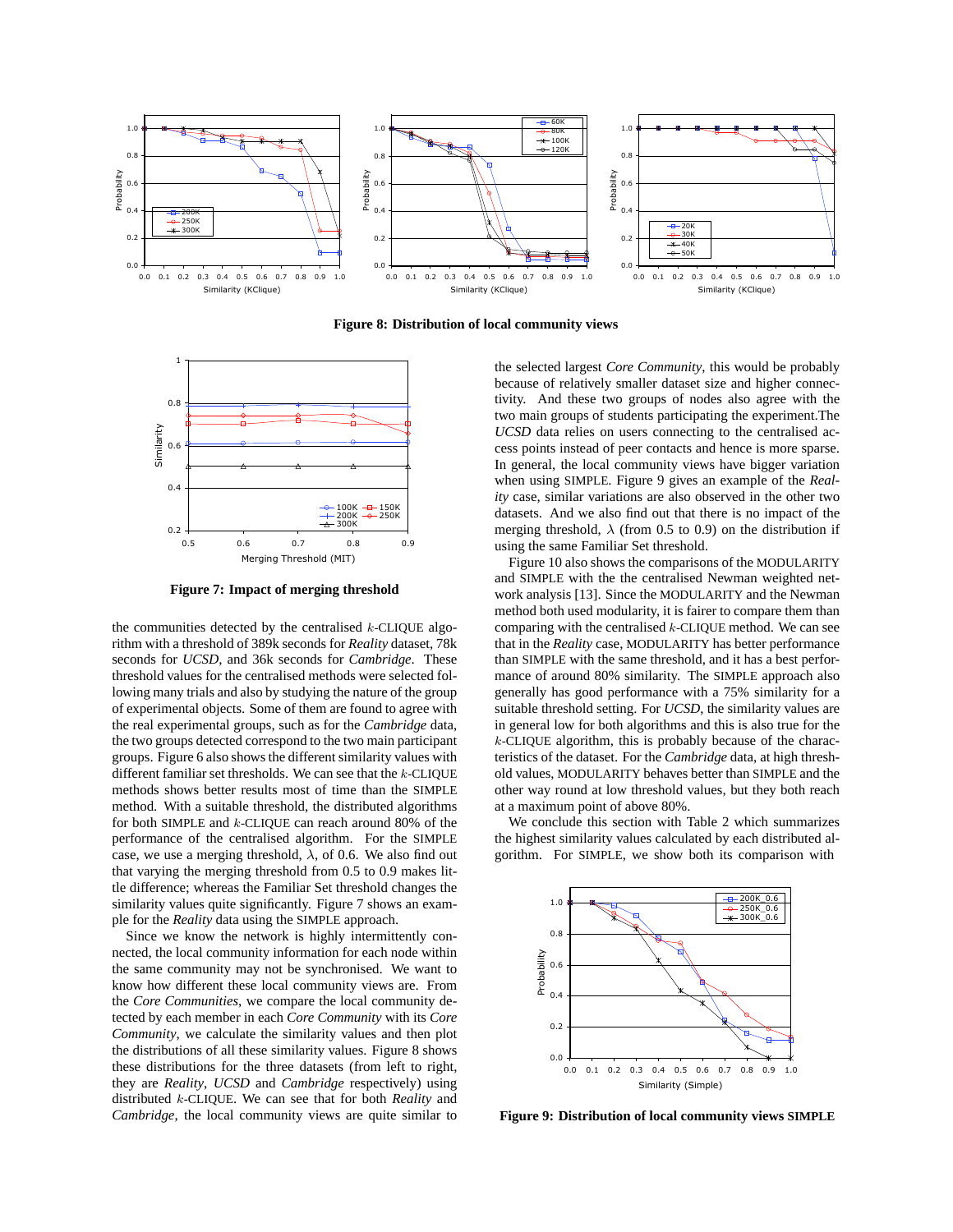

**Figure 10: Impact of FamiliarSet threshold, MODULARITY and SIMPLE**

the centralised  $k$ -CLIQUE (first) and the centralised Newman method (second). We can see that generally MODULARITY and k-CLIQUE have slightly better performance than their SIM-PLE counterpart. That is to be expected since they require more information and calculation, especially the computation complexity of MODULARITY is  $O(n^4)$  in the worst case, where  $n$  is the size of the network explored so far. However, since a factor of  $n^2$  is contributed by the evaluation of each  $\Delta R$ , which in reality is likely to be bounded by  $O(k^2)$  where  $k$  is the average degree of a vertex in the graph, the worst case performance is thus  $O(n^2k^2)$ . Considering its computational and storage requirements, the performance of SIMPLE is quite acceptable, so we would suggest SIMPLE, with  $O(n)$ , for the mobile devices with strong constraints on storage and computational complexity. If the mobile devices can afford the storage for a local copy of the Familiar Set of its community members, k-CLIQUE would be a good choice for its reasonably good similarity values and also quite low computational complexity,  $O(n^2)$  in the worst case. MODULARITY requires the most computational power but it has no significant better performance in these cases. This maybe biased by the limitations of the experimental datasets, but we will not strongly recommend it at this moment.

| Experimental data set | <b>SIMPLE</b> | $k$ -CLIQUE | <b>MODULARITY</b> |
|-----------------------|---------------|-------------|-------------------|
| Reality               | 0.79/0.76     | 0.87        | 0.82              |
| <b>UCSD</b>           | 0.47/0.56     | 0.55        | 0.40              |
| Cambridge             | 0.85/0.85     | 0.85        | 0.87              |

**Table 2: Summary of best performance of the algorithms**

#### **5.3 Limitations**

There are several limitations to our study in this paper, and we want to point them out here:

- As a first study, we only evaluate the communities detected after the replaying of the whole traces, but did not evaluate the communities at different stages of the emulation. Evolution of the communities detected at different times could also be an interesting study topic.
- The Familiar Set threshold values we used in the emulations are traces dependent and were chosen based on the whole duration of a trace. In a real application, we may want to specify them in more general terms such as number of hours or number of times per day, per week

or per month. Here we just want to compare the performance of the distributed algorithms with the centralised ones so we simply specify them in relative to the whole experimental durations.

- We did not evaluate the detection of different categories of relationship in this paper. In real applications, however, the mobile devices should be able to detect the different categories of relationship in Figure 1 by specifying the Familiar Set thresholds for contact durations and number of contacts.
- In the current version of the algorithms, we need to specify a static Familiar Set threshold, but maybe in future versions some more dynamic methods such as fuzzy logic or other AI methods could be used to reduce manual configuration.
- We didn't consider *aging* of the contacts at this moment, but we need to look into it in the future. Some previous contacts may become irrelevant after some time, but which takes up storage and may cause false-positive impact for the detection, so good *aging* mechanisms about the contacts should be considered.

#### **6. CONCLUSION AND FUTURE WORK**

In this paper, we proposed three distributed community detection algorithms with different levels of computational complexity and resource requirements. We evaluated them on three human mobility experimental datasets and discovered that the communities detected by the distributed algorithms can satisfactorily approximate the centralised algorithms which require the whole network topology. We compared the performance of these three algorithms and proposed a scenario in which each could be used.

In this future, we would like to evaluate our algorithms on more mobility traces such as the WiFi traces from the Crawdad project, and also some forthcoming iMote experiments to make more conclusive statement about the accuracy and application scenarios of these algorithms. And we would also like to develop our studies further with regard to the limitations we listed in section 5.3.

Detail analysis of the impact of the detected communities on the PSN forwarding efficiency can be found in our technical report [11].